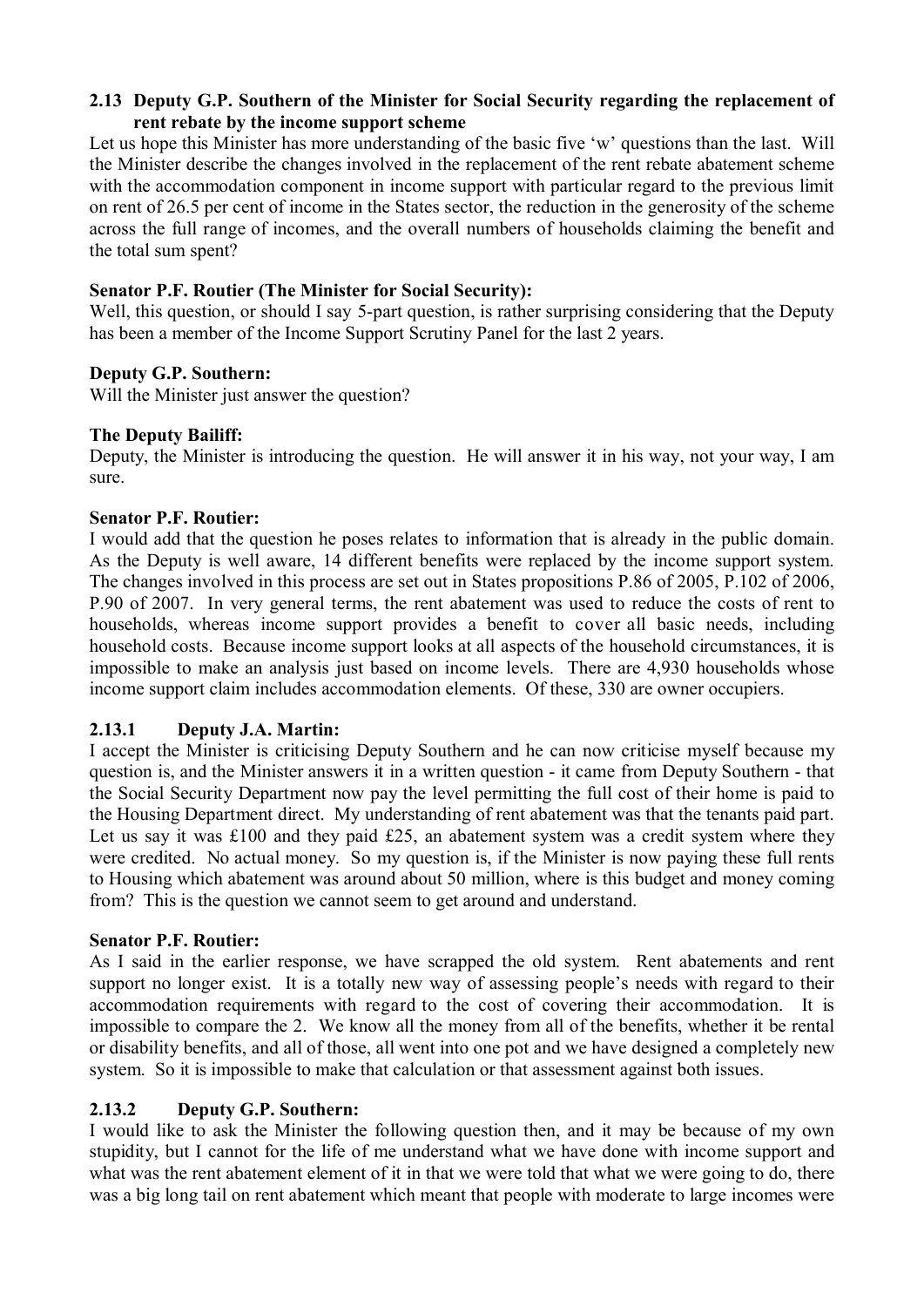still getting rent abatement. We were told we were going to cut that tail, and I want to know the answer to where does that tail start getting cut. So I want to know what has happened to compare what was rent abatement previously against income, against the new system, accommodation component against income, and also whether any impact has happened at the bottom end, at lower earnings, to also reduce the amount of what was abatement to compare to now. So I want comparative figures to be able to say - and I think Members themselves thought that that is what they were doing with rent abatement, cutting their tail, and they need to know what have we done? We need some figures. Will the Minister produce some figures to explain to Members exactly what has happened in terms of rent?

## **Senator P.F. Routier:**

With regard to people who are at the lower end of the scale, they certainly are being supported in an appropriate manner so they are able to afford their rent, as we are aware, I am sure, from the evidence we have just provided a couple of weeks ago. With regard to those at the tail, as the Deputy has described it, there are around 1,300 people who were among that group of people who were seeing their rental reduced over a period of time. That is obviously from memory, but certainly if the Deputy is going to ask more detailed questions like that, it would probably be better to be a written request. Certainly I know that there is, as I say, about 1,300 people who are in the bracket who were in what the Deputy described as the tail and having their rental benefits being reduced.

## **2.13.3 Deputy G.P. Southern:**

Notwithstanding his initial response that this was already in the public domain, I do not believe it is; will the Minister agree to produce a written response to this particular original question with the aim of explaining to Members exactly what has happened to the old rent rebate scheme and what the equivalent is and where it impacts and what it delivers to whom?

#### **Senator P.F. Routier:**

I am not sure what benefit that would be because we are in a situation where we have moved into a totally new benefit system which is supporting people appropriately. My department, I have to say, are struggling with answering the unending questions which are coming from the Deputy.

#### **Deputy G.P. Southern:**

Shame.

#### **Senator P.F. Routier:**

deliver their benefits that they need, and we have to divert officer time to answer these questions. I am stating a fact. The department are struggling to answer the questions the Deputy keeps on placing before us. You will see in the last 2 or 3 sittings, 3 or 4 pages of answers to the Deputy. To what end, I am not sure, because my department really want to get on with helping people and to If there was to be a real useful purpose in the questions. I would be very happy to answer them, but the Deputy wants to go over old ground and it is not achieving anything. **[Approbation]** 

## **2.13.4 Deputy S. Pitman of St. Helier:**

In the initial response to Deputy Southern's question, the Minister said that the information he was asking for is in the public domain. Well, as he knows, I had a meeting with him and a constituent last week relating to this subject, and he informed us that the income support information was out in the public domain and out in Parishes, Parish Halls. Since then, my constituent has been around to 7 Parish Halls and has not once found that information. Could the Minister tell us when he intends to get this information out?

## **Senator P.F. Routier:**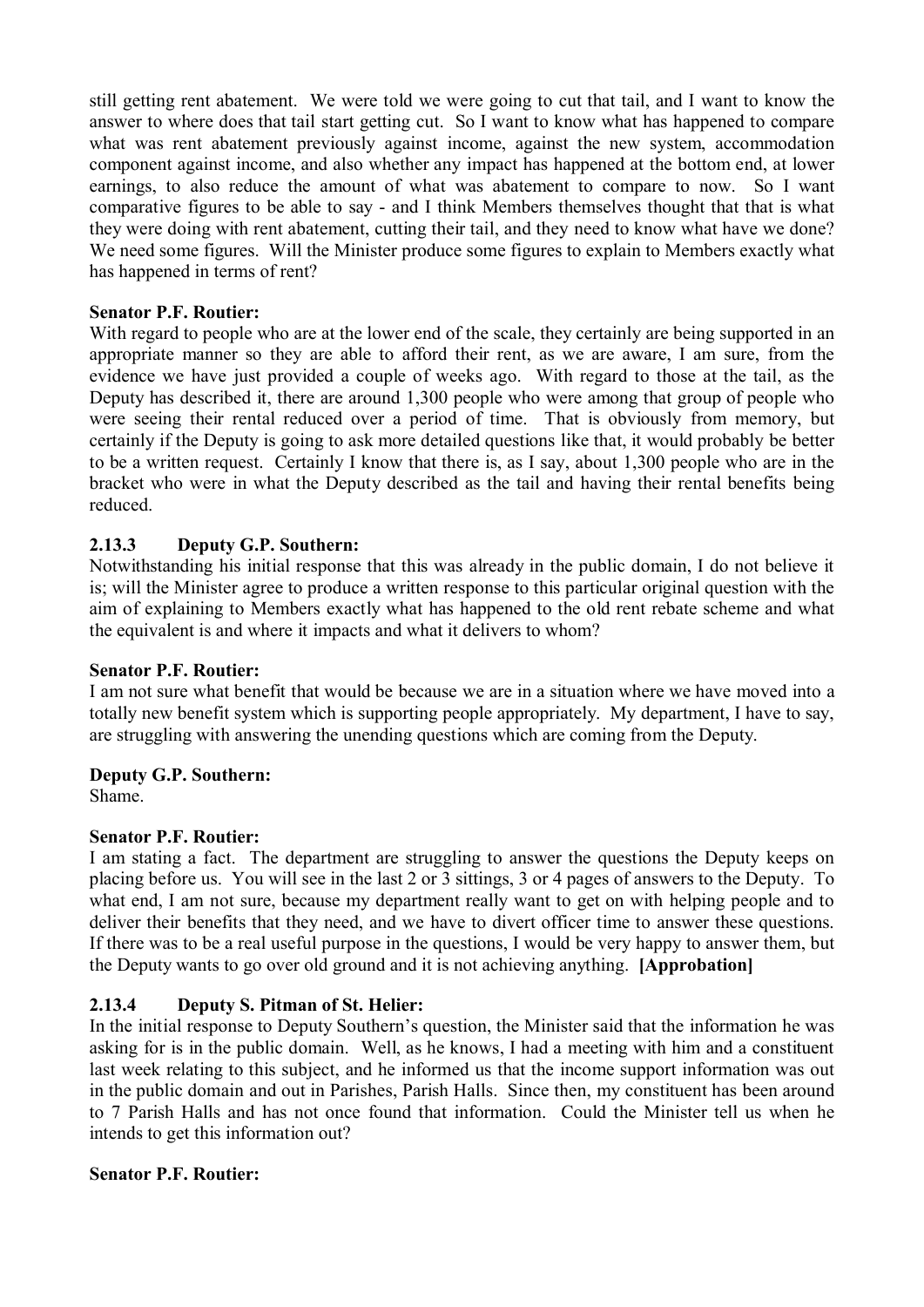I am sorry that the constituent that we met with last week has not been able to find information in particular Parish Halls. I will ensure that the Parishes do have as much information which is currently available, but that is particularly a different sort of information than previously Deputy Southern was asking for, which was all the stuff that was being debated over the years, which is a totally different matter. I understand information for the public about how income support works does need to be in Parishes and I will ensure that that is kept there.

# **2.13.5 Deputy J.A. Martin:**

Just getting back to this rent abatement; to make it clear, the Minister said previously the budget that was previously used from your department was put together. So can the Minister exactly tell us, so I can get my head around this, how much money did the Housing Department put into the pot to be redistributed back to them, because it must be around £22 million and they never had it before? It was abatement. They were very low on income and cash, as the Minister kept telling us. So where did this money come from to give to the pot in the first place? Then I would get my head around the system.

# **Senator P.F. Routier:**

I will confirm that figure for the Deputy as soon as I can.

# **2.13.6 Deputy G.P. Southern:**

While I apparently have to apologise for taking up the time of officers, I do believe it is absolutely vital in this House that when Members make decisions and they are told beforehand: "This will do this", that they have some means afterwards of saying: "Well, what is it we have done?" Will the Minister agree to give me data which will enable Members to measure what they have done in terms of rental and in terms of the overall package which is not in the public domain so that they can satisfy themselves that the decision they made in bringing about income support is a justified one and works?

# **Senator P.F. Routier:**

My department, as I say, is under tremendous pressure to get the system and to provide the services to the public. I will ask the department if they are able to provide that. Depending on the amount of time it requires them to spend on it, I will then make a judgment about whether it is appropriate for them to spend that time. I reiterate they are under pressure and I would ask the Deputy if he has some questions which are about furthering the income support forward rather than raking over old coals, I would be more than happy to answer those questions about moving forward. Raking over old coals, I really do not see the point.

# **2.13.7 Deputy G.P. Southern:**

If I may, if the department is genuinely so strapped for staff resource and funding that it cannot provide this information, will he agree to release the database in an anonymised form so that we can employ a statistician and an analyst to perform the calculations and work out what is happening because apparently he cannot?

# **Senator P.F. Routier:**

I would have to think about that, Sir.

# **2.13.8 Connétable S.A. Yates of St. Martin:**

I have been listening to these questions and I must admit that I am also somewhat ... I do not think confused but I do lack knowledge about the accommodation component. I recognise antagonism between the Minister and the Deputy, and I would like to say I do not want to be part of this antagonism but I want to know the information. So would the Minister please supply the Income Support Panel with the information they require? Let us get on with the job, Sir.